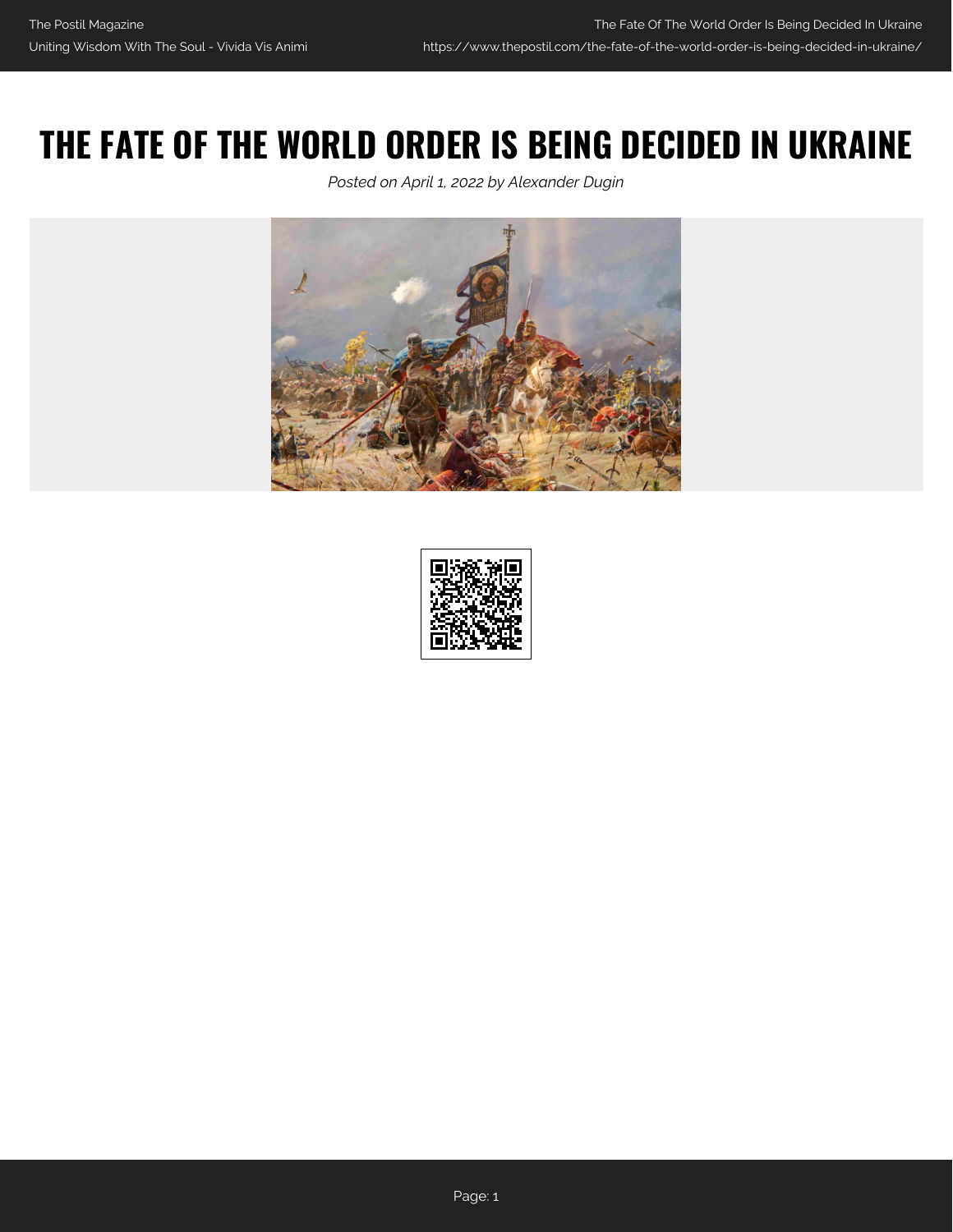*Recently, the Italian journal [Il Tempo](https://www.iltempo.it/esteri/2022/03/29/news/aleksandr-dugin-svela-verita-guerra-vladimir-putin-russia-ucraina-contro-occidente-satanico-31022977/) asked Alexander Dugin a series of questions, in which he places the conflict in the Ukraine within the context of the greater struggle against globalism. We are grateful to [Geopolitica](https://www.geopolitica.ru/article/seychas-na-ukraine-reshaetsya-sudba-miroporyadka) for this opportunity to bring you the English version of this important discussion.*

*1. Let's start at the beginning. When and why did the conflict in Ukraine begin?*

**Alexander Dugin (AD):** This is a constant of geopolitics. Its roots go back to ancient Russia, when the Western Russian princedoms of Volhynia and Galicia fought with the Eastern Russian princedoms, primarily Vladimir Rus', for control of Kiev. Kiev and Kiev's great princely throne passed from hand to hand. Later, the Grand Duchy finally passed to the east of Russia—Vladimir and Moscow, and the western Russian lands came under the power of the Polish-Lithuanian Duchy.

Moscow reclaimed the territories of present-day Ukraine, divided between Poland, Austria-Hungary, and the Ottoman Empire for centuries.

Thus two identities were formed: the Great Russian (Muscovites) and the Little Russian (modern inhabitants of western Ukraine). The Cossacks of Little Russia joined Russia in the 17th century.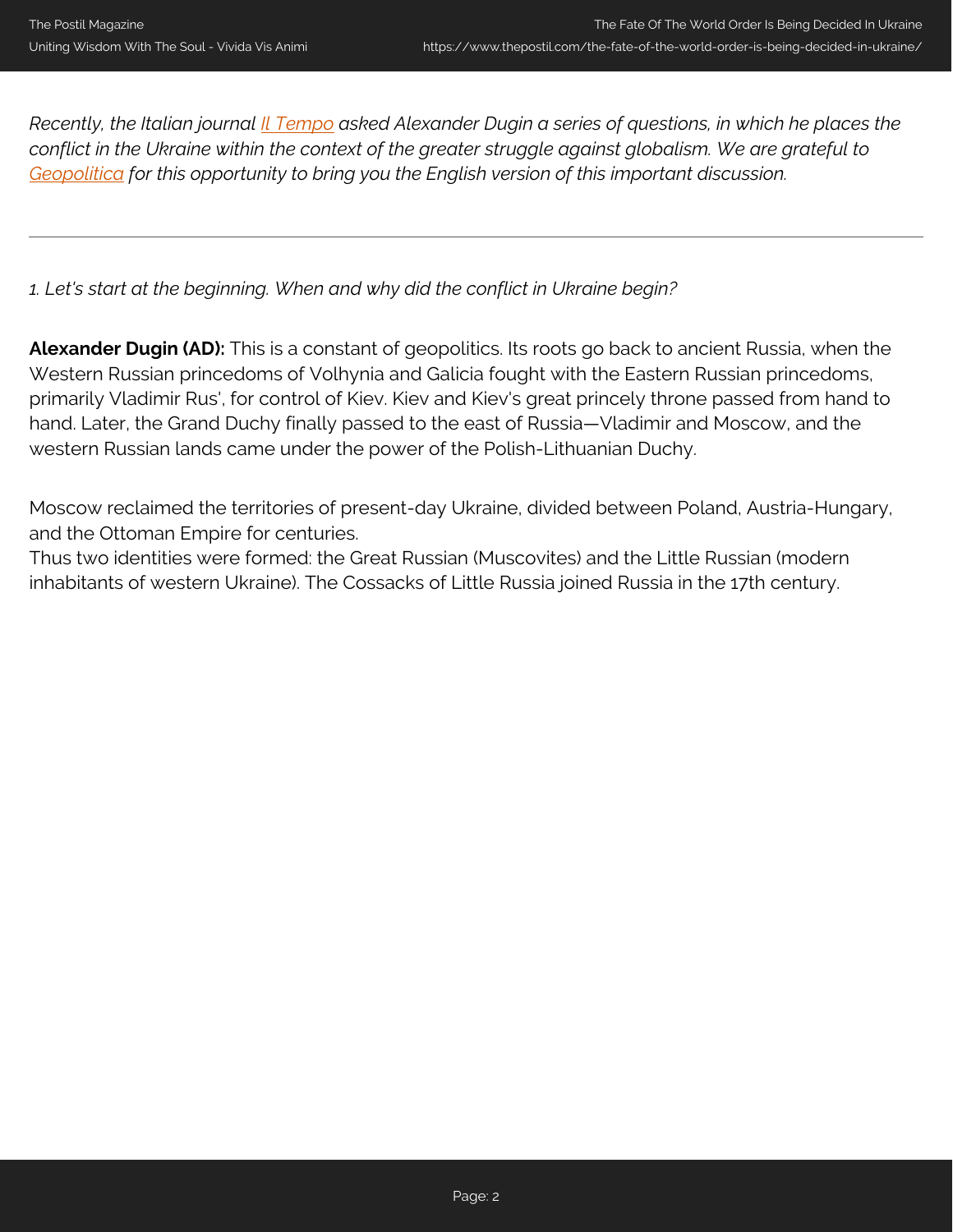

*Alexander Dugin*. Photo Credit: *Geopolitica*.

The Russian Empire under Catherine reclaimed Novorussia from the Turks (all the territories of modern Eastern Ukraine and the Crimea). So, Russia bought back territories to the north from Poland—Chernigov, Kiev, etc. Finally, Stalin reclaimed Galicia from Austria and Poland during World War II.

The territory of the Ukrainian SSR consisted of different territories and different ethnic groups mixed between Velikorussians and Little Russians.

The West has sought to create an artificial Ukrainian nation since the 19th century. Geopolitician Mackinder was the Entente High Commissioner to the Whites and created a plan to build Ukraine independent from Russia as the main link in the cordon sanitaire between Russia and continental Europe. The Bolsheviks did not allow this to happen and incorporated the Great Russian and Little Russian territories of Western Russia into the USSR.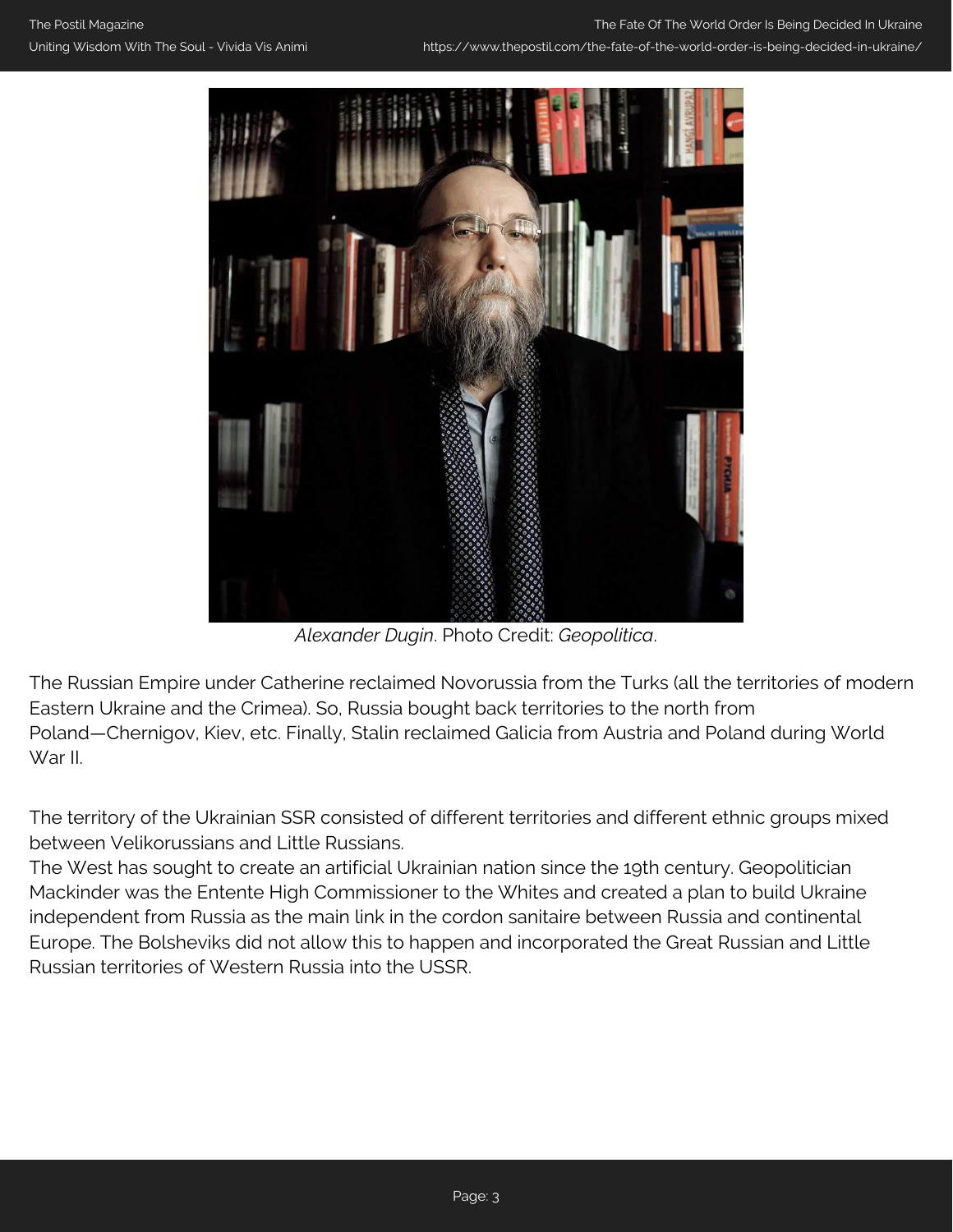The new generation of Western geopoliticians—Brzezinski, etc.—again bet on the separation of Ukraine from Russia. After the collapse of the USSR, all of the territories of the Ukrainian SSR, along with Crimea, became part of Ukraine. But within the territory of Ukraine there were two peoples—one pro-European, the other pro-Russian. It was a frontier between two civilizations—Russian-Eurasian and Western. The West relied on only one, the pro-European one, and in order to accelerate the creation of a nation in Ukraine that never existed, allowed a Russophobic version of Ukrainian Nazism to spread.

Putin began to strengthen the sovereignty of Russia as a state and civilization. Then the West supported Ukrainian neo-Nazis and radical Westerners in the 2013-2014 Maidan coup d'etat. Putin responded by reuniting with Crimea and supporting Donbass. Kiev, backed by the West, established a neo-Nazi government in eastern Ukraine and began shelling Donbass and launching regular punitive raids. At the same time, Ukraine was rushing to join NATO, attempting to develop nuclear weapons, developing illegal bioweapons in biolaboratories created with the participation of Hunter Biden, and preparing to attack Donbass and then Crimea.

Russia this time launched a preventive special military operation against the Kiev regime. Its goals were the demilitarization and denazification of Ukraine—all of Ukraine, not just Eastern Ukraine.

It was the West that initiated the separation of Ukraine from Russia. Brzezinski said that without Ukraine, Russia would never be able to become an Empire; that is, an independent geopolitical and sovereign power. Putin listened to his words, because Brzezinski was right. But chess is a game for two.

The fate of the world order is now being decided in Ukraine—Russia's victory and its very entry into a tough phase of confrontation with the West, which stands behind the Kiev regime, will mean the beginning of a multipolar world. China supports Russia precisely because China itself, in a multipolar world automatically, becomes an independent pole. The hegemony of the globalist liberal West will collapse. The change in the architecture of the world is almost always, alas, through military action. But the blame for this lies with the West and the globalist leadership of the United States. Under Trump, who was already committed to a multipolar world, such a harsh situation probably would not have arisen.

*2. Is there a civil war in Ukraine or a clash of civilizations?*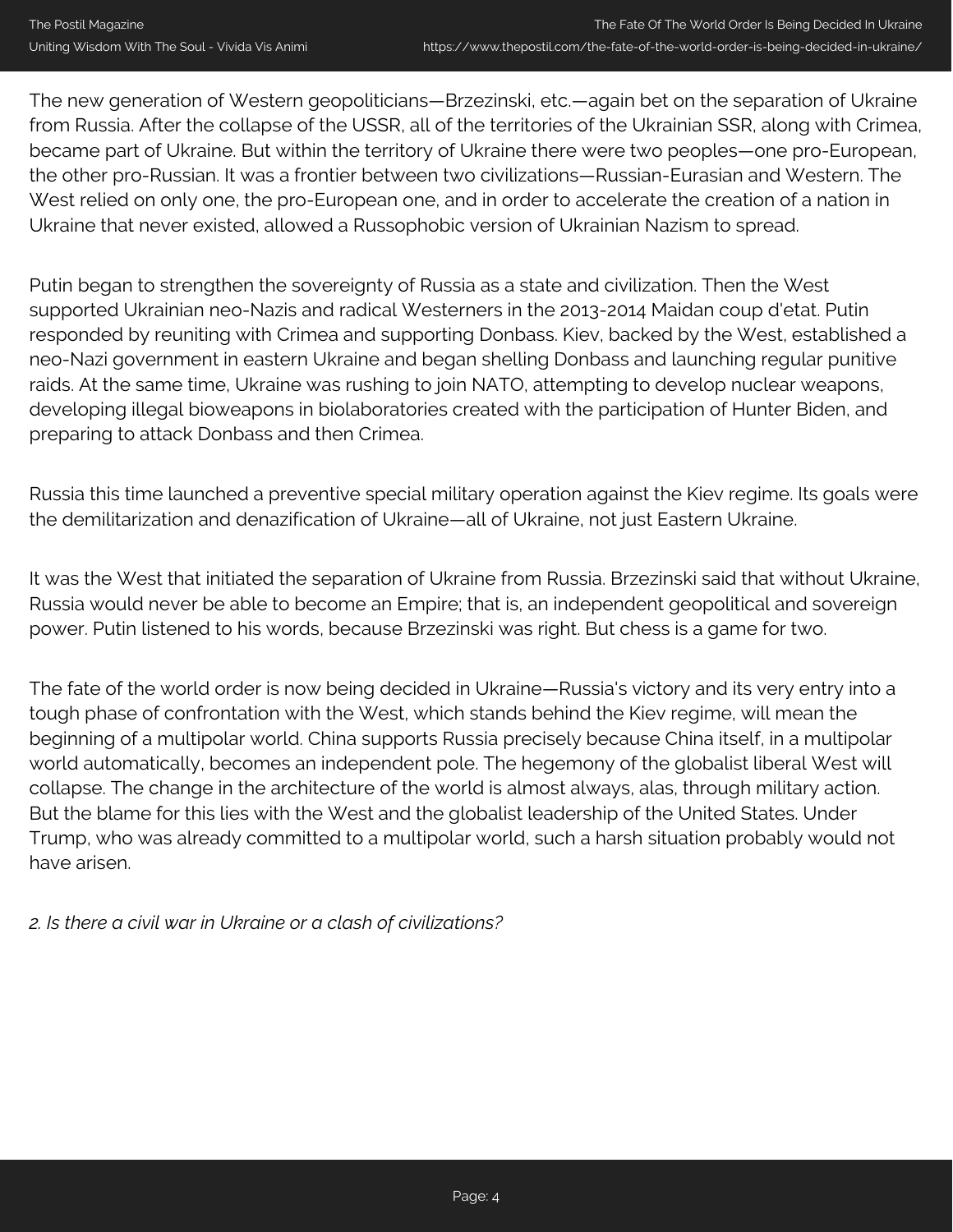**AD:** Both. First of all, it is the clash of civilizations that Huntington wrote about. The border between Russian and Western civilizations runs through Ukraine, dividing it in two. The West wanted to establish control over all of Ukraine. Putin has not allowed this to happen.

The nature of the civil war has to do with two positions in Ukraine itself, as I explained earlier. Eastern Ukraine was occupied by Russophobe-nationalist politicians for 8 years after Maidan. The civil war was essentially fought during this time; but in its most acute form it was expressed in the regular extermination, by the AFU and Nazi formations, of the civilian population of Donbass.

## *3. For our readers - can you explain what is a unipolar world and what is multipolar?*

**AD:** Unipolarity is a world order in which there is only one decision-making center (Washington); hegemony belongs to only one military bloc (NATO); only one system of values (liberal democracy, LGBT+, gender politics, cancel culture, Great Reset, etc.) is recognized as universal and obligatory on a planetary scale. This is what liberal elites, and above all the Biden administration, American neocons and globalists like Soros, Schwab, etc. insist on today.

A multipolar world implies the existence of several civilizations—Western, Russian, Chinese (these three poles already exist and brightly declare themselves), as well as Indian, Islamic, Latin American (they are on their way); and in the future African. This means that there will be not one but several centers of decision-making (today it is Washington, Beijing and Moscow, but tomorrow there will be more), several regional hegemonies (large spaces), several ideological systems (liberal, Chinese-Communist-Confucian, Orthodox-Eurasian, as well as Islamic, Hindu, etc.) In a multipolar world, the Western monopoly of military, economic value, which is ideological and cultural will be abolished.

This is what the tense confrontation in Ukraine is all about. This is a military conflict accompanying the change of the world order and the transition to multipolarity.

## *4. Why do you think Russia represents a traditional society and the modern West the Antichrist?*

**AD:** Because Russia stands for traditional values, conservative values—Church, power, family—while the West stands for the exact opposite—postmodernism, atheism or indifference to religion, abolition of states in favor of a One World Government, gay marriage, transgender people, etc. We know how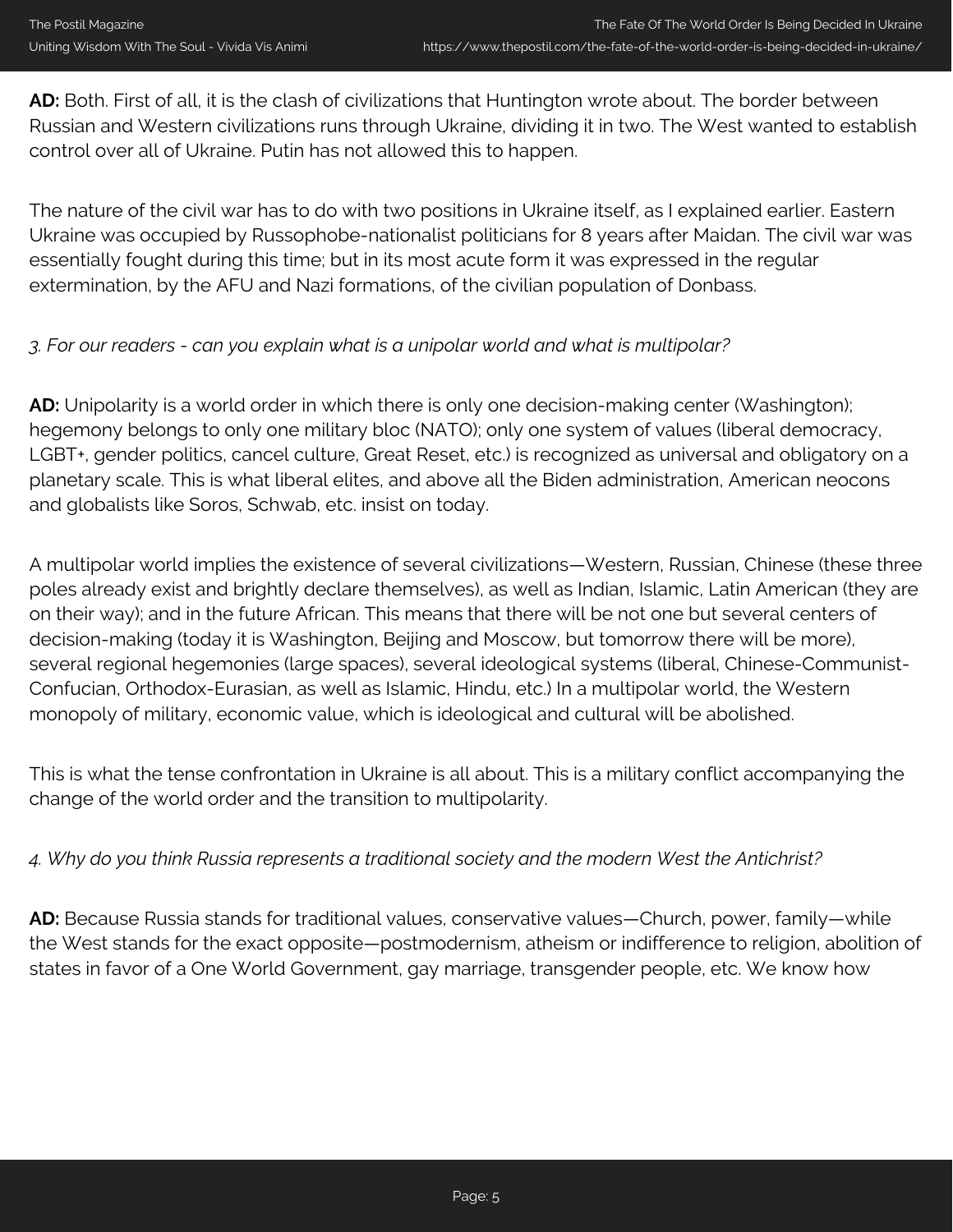progressives view traditional society. But we don't think about how traditional societies see the "progressive" West. And they see it as a "civilization of the Antichrist."

*5. Can the operation in Ukraine lead to a new structuring of the world?*

**AD:** Yes, that is exactly what it is for.

*6. Can we assume that 50-60 years from now we will know that Russia had secret treaties with China and India regarding this "special military operation?"*

**AD:** I don't think we are talking about pacts. Putin discussed the special military operation with Beijing; that's for sure. But events are unfolding so radically that India and other potential poles of the multipolar world are watching Russia's successes and the West's reaction rather than being actively involved in the situation. Once Russia wins, everyone will take advantage of the new opportunities offered by multipolarity. But Russia alone will have to bear all the burden. This has often been the case in history.

*7. Regarding the "name" of Russia's actions in Ukraine, many in Italy wonder why it cannot be called "war" in Russia. On the other side of propaganda and polemics—what is that supposed to mean?*

**AD:** Putin thereby shows that this is not Russia's war with Ukraine, it is something akin to an anti-terrorist operation, in the vein of what the U.S. and NATO conducted in the Middle East or in Afghanistan. This is a war not with the country and especially not with its people, who are historically the same as us, but with the political pro-Western top brass and neo-Nazi terrorist groups.

*8. In a recent interview you used the concepts of "The Great Reset" and "The Great Awakening" as two global parties existing in the world.*

**AD:** Yes. Everything is clear with the "Great Reset"—it is the ideology of globalists and liberals who seek to consolidate their planetary power at any cost, using new means for this purpose—global networks, total control, mind control, medical totalitarianism, destruction of traditional sexes, and in the near future the intermingling of humans with machines, etc. Pandemics, wars, conflicts, etc. will be used for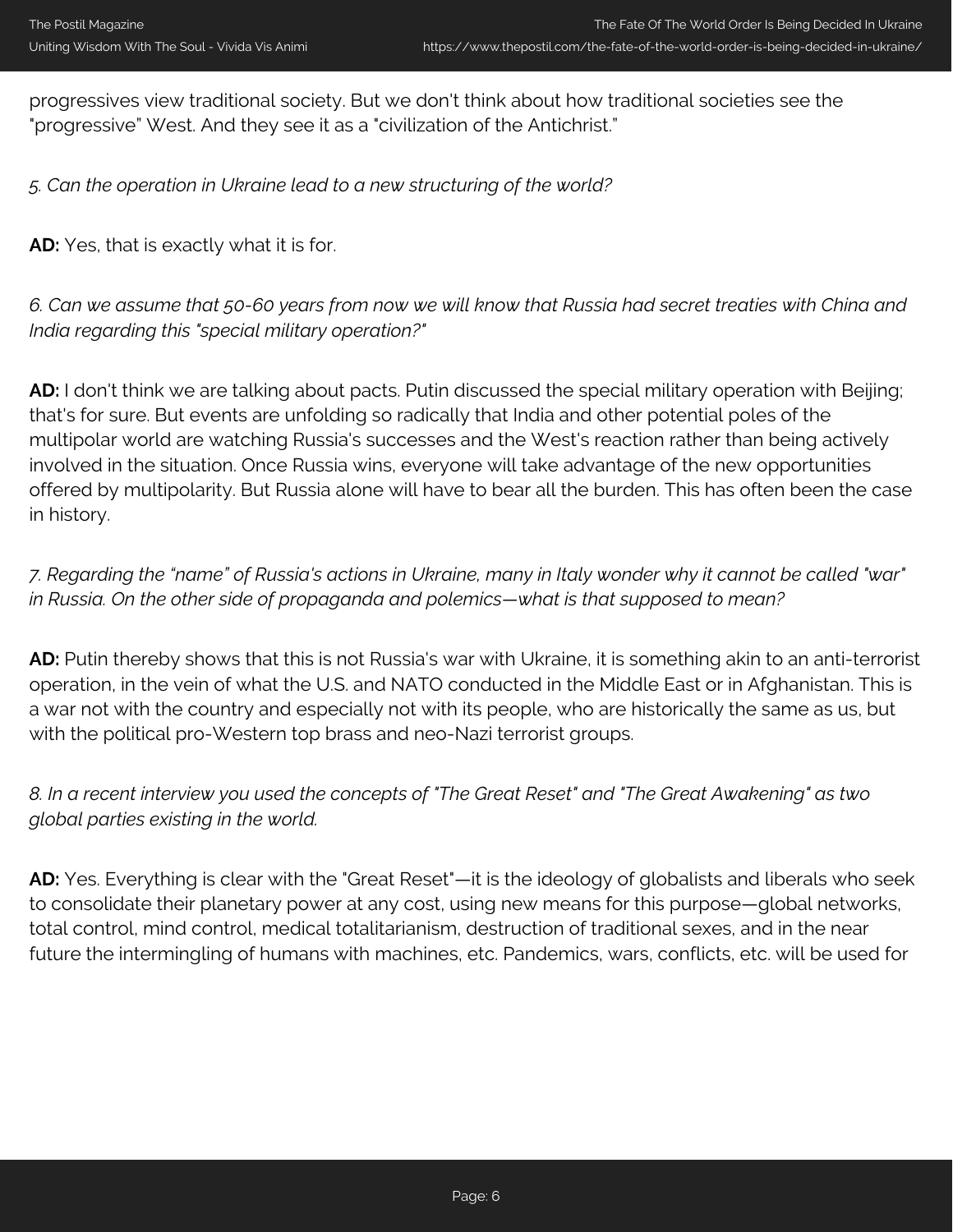this purpose.

But all people must understand the true goals of the globalist elite, go against the peoples, not only of hostile countries (like Russia or China today), but also against their own peoples. That is why the persecution of "Great Awakening" elites is being carried out by both Americans (as we see in the example of Trump supporters) and Europeans (unprecedented pressure on populists).

The Great Awakening is the realization that it is necessary to confront not each other, not the people against the people, but the ideology and hegemony of world elites. The Great Awakening is a new antiglobalist international, designed to unite all supporters of multipolarity and even the most controversial and extravagant ideologies that oppose liberalism.

*9. Military action with weapons in hand makes the side that started it the object of criticism. If Ukraine is a battleground between the two parties questioned above, won't the image of the side that Russia represents deteriorate?*

**AD:** Yes, further demonization of Russia, a wave of Russophobia, and the media discrediting Putin and Russia is the price we have to pay for a multipolar world—especially when the world press remains unipolar. If globalists had listened to their opponents, it wouldn't even come to war. But for the West, any conversation is a monologue. The interlocutor, the Other, does not exist for the West. And there is no other way for Russia to insist that there is an Other in this conflict. We have tried everything.

*10. You speak Italian, and you have close ties with our country. From your point of view, what is the fate of Italy?*

**AD:** Italy is probably the closest country to us Russians among Western European states. We love it in spite of everything. But Italy is not sovereign; it is part of the West, controlled by the EU and the USA. And because of this, any voice of an Italian, or an Italian with support or understanding of Russia at such a difficult time for us, is so valuable.

We are fighting for a multipolar world where Europe and its countries can regain their sovereignty and their independence. Russia today has started a geopolitical revolution. And sooner or later the other nations will get involved in it and understand its meaning and appreciate its message. And it seems to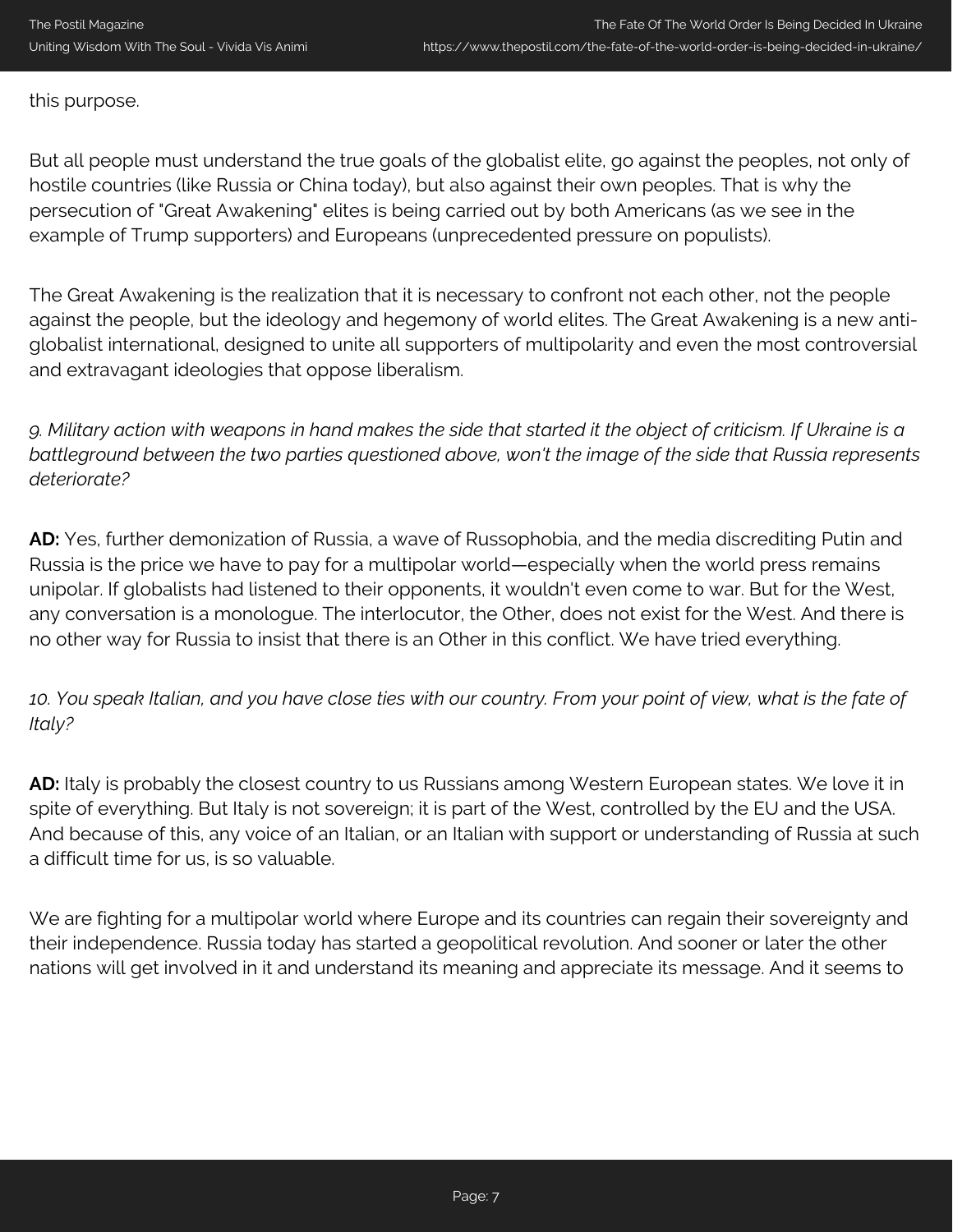me that the Italians will be the first to do this.

*[Featured image](https://www.reddit.com/r/BattlePaintings/comments/s3vuck/battle_of_kulikovo_1380_painting_by_pavel/): "Battle of Kulikovo, 1380," by Pavel Ryzhenko; painted in 2005.*